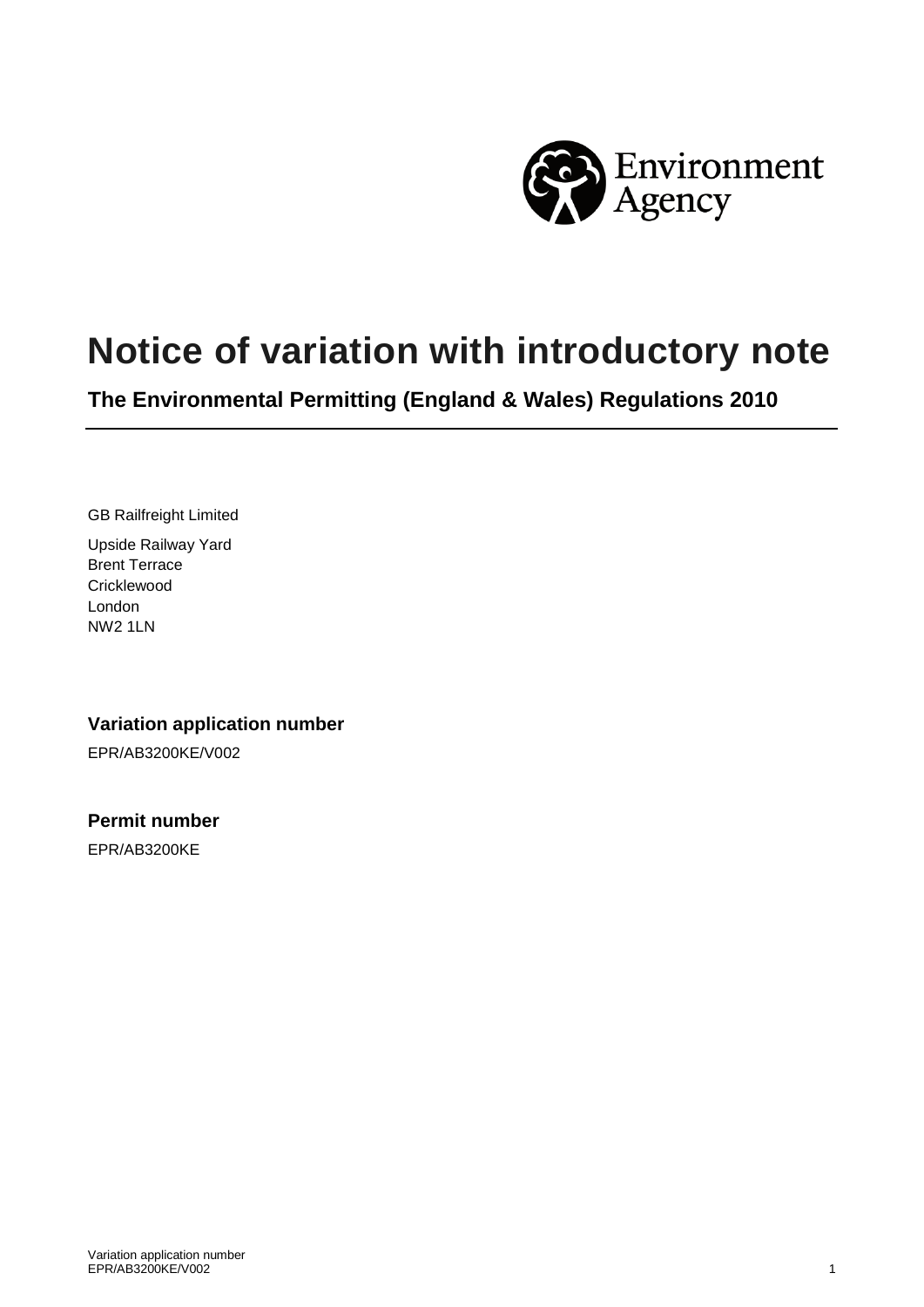## **Upside Railway Yard Permit number EPR/AB3200KE**

### **Introductory note**

### **This introductory note does not form a part of the notice**

The following notice gives notice of the variation of an environmental permit.

The registered address for the permit holders has been updated. The permit area has also been increased as a part of this variation.

The schedules specify the changes made to the original permit.

The status log of a permit sets out the permitting history, including any changes to the permit reference number.

| Status log of the permit                     |                         |                                                                                                        |  |
|----------------------------------------------|-------------------------|--------------------------------------------------------------------------------------------------------|--|
| <b>Description</b>                           | Date                    | <b>Comments</b>                                                                                        |  |
| Permit determined<br>EPR/AB3200KE            | 28/08/2013              | Standard Rules SR2009No5 issued to GB<br>Railfreight Limited                                           |  |
| Application EPR/AB3200KE/V002<br>(variation) | Duly made<br>06/05/2015 | Application to increase the permit area and<br>change the registered address for the permit<br>holder. |  |
| Variation determined<br>EPR/AB3200KE         | 15/06/2015              | Varied permit issued.                                                                                  |  |

End of introductory note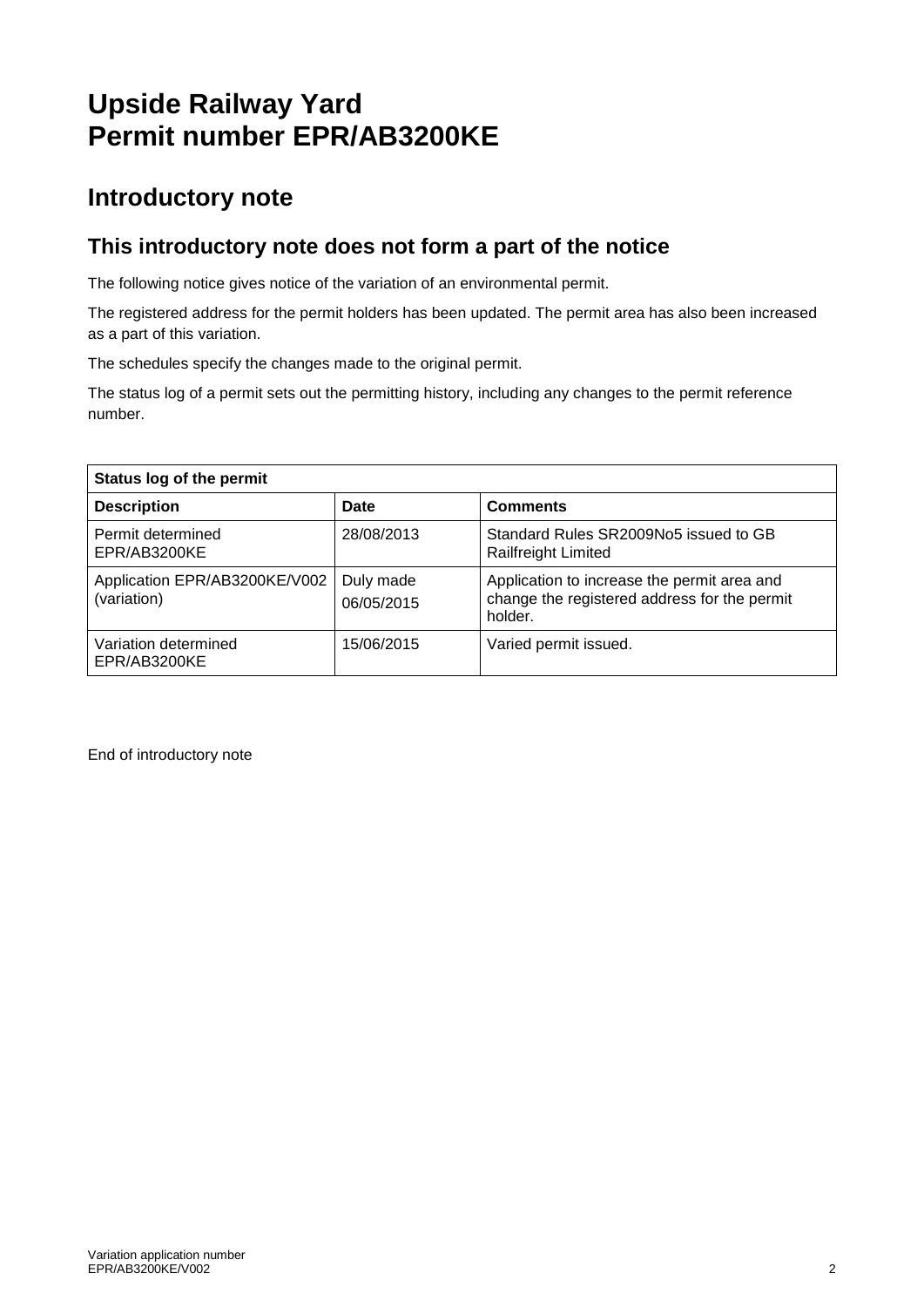### **Notice of variation**

### **The Environmental Permitting (England and Wales) Regulations 2010**

The Environment Agency in exercise of its powers under regulation 20 of the Environmental Permitting (England and Wales) Regulations 2010 varies

**Permit number**

**EPR/AB3200KE**

**Issued to GB Railfreight Limited** ("the operator")

whose registered office is

**55 Old Broad Street London EC2M 1RX**

company registration number 03707899

to operate a regulated facility at

**Upside Railway Yard Brent Terrace Cricklewood London NW2 1LN**

to the extent set out in the schedules.

The notice shall take effect from 15/06/2015

| <b>Name</b>         | <b>Date</b> |
|---------------------|-------------|
| <b>Maxine Evans</b> | 15/06/2015  |
|                     |             |

Authorised on behalf of the Environment Agency